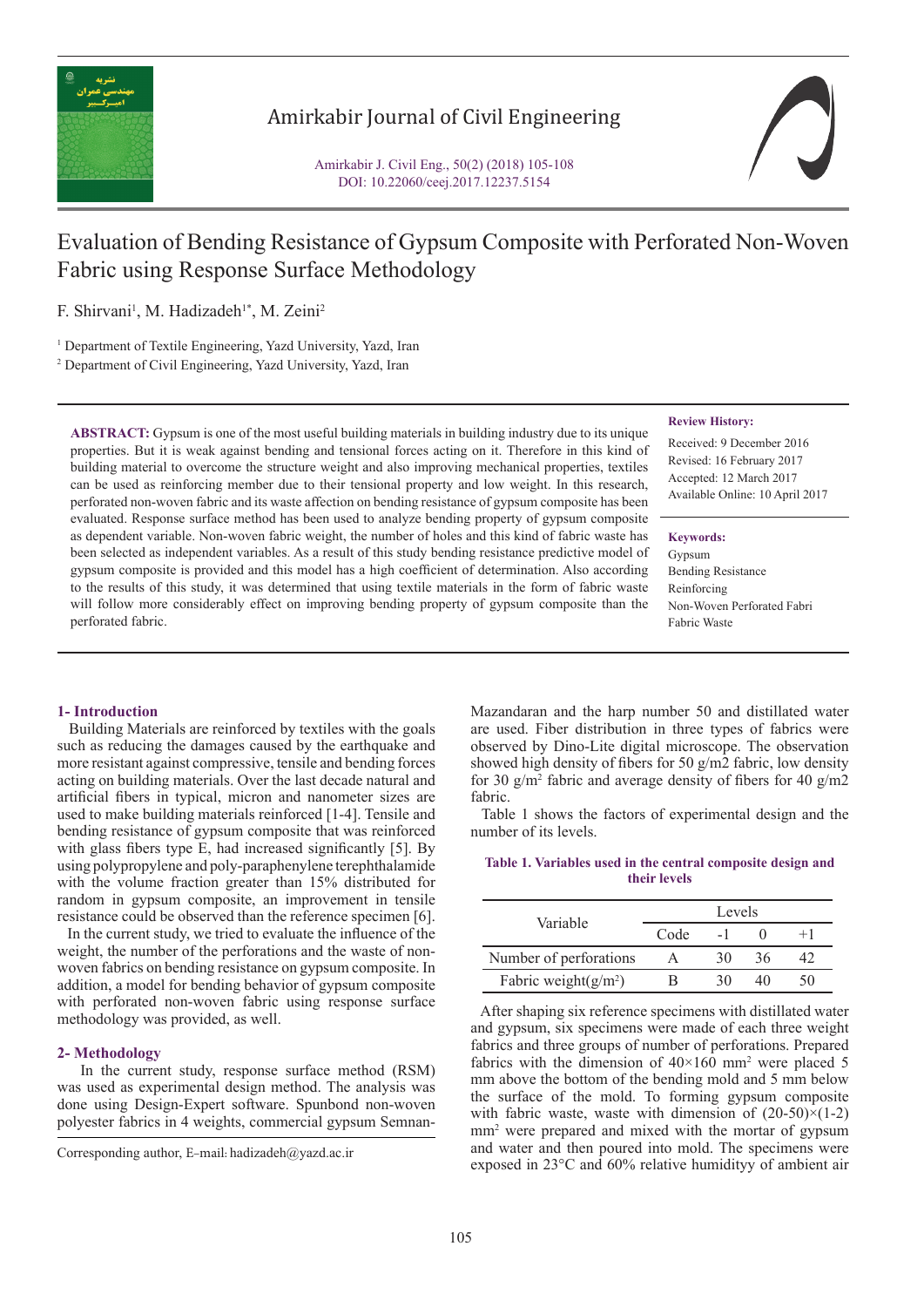and then 21 days in oven at 45°C [7].

#### **3- Results and Discussion**

 The results of average bending resistance of gypsum composite for all of 54 specimens are shown in Table 2.

| Table 2. The average results of gypsum composites for |  |
|-------------------------------------------------------|--|
| bending test                                          |  |

| Fabric<br>weight | No. of perforations | Bending resistance<br><b>MPa</b> | $CV\%$ |
|------------------|---------------------|----------------------------------|--------|
|                  | 30                  | 0.143                            | 4.32   |
| 30               | 36                  | 0.139                            | 5.44   |
|                  | 42                  | 0.135                            | 3.74   |
| 40               | 30                  | 0.152                            | 3.13   |
|                  | 36                  | 0.157                            | 2.06   |
|                  | 42                  | 0.161                            | 3.19   |
|                  | 30                  | 0.130                            | 1.97   |
| 50               | 36                  | 0.131                            | 1.90   |
|                  | 42                  | 0.134                            | 1.91   |
|                  | With fabric waste   | 0.175                            | 4.54   |
|                  | Reference specimens | 0.119                            | 0.51   |

 Using Design-Expert software statistical analysis of the data is performed. Table 3 shows suggested model of ANOVA table that is significant ( $\alpha$ =0.05).

| Table 3: The results of ANOVA for response surface quadratic |
|--------------------------------------------------------------|
| model for bending resistance                                 |

| source         | Sum of  | df | Mean   | F     | p-value     |
|----------------|---------|----|--------|-------|-------------|
|                | squares |    | square | value |             |
| Model          | 42.23   | 5  | 8.45   | 24.37 | 0.0003      |
|                |         |    |        |       | significant |
| A              | 0.11    | 1  | 0.11   | 0.32  | 0.0587      |
| B              | 2.10    | 1  | 2.10   | 6.06  | 0.0433      |
| AB             | 0.77    | 1  | 0.77   | 2.23  | 0.1786      |
| $A^2$          | 0.002   | 1  | 0.002  | 0.007 | 0.9371      |
| B <sup>2</sup> | 33.33   | 1  | 33.33  | 96.19 | < 0.0001    |
| Residual       | 2.43    | 7  | 0.35   |       |             |
| Lack of Fit    | 0.96    | 3  | 0.32   | 0.88  | 0.5238      |
|                |         |    |        |       | <b>Not</b>  |
|                |         |    |        |       | significant |
| Pure Error     | 1.46    | 4  | 0.37   |       |             |
| Total          | 44.65   | 12 |        |       |             |

 Index statistical data standard deviation, variations coefficient and R-squared coefficient were determined 0.59, 2.45 and 94.5%, respectively. The final equation in terms of coded factors for bending resistance of gypsum composite (R1) is:

#### $R1 = -18.86 - 0.21A + 2.45B + 7.33AB - 8.04A^2 - 0.03B^2$  (1)

 The response surface plot observed in Figure 1 shows the combined effect of input factors, number of perforations and fabric weight  $(g/m<sup>2</sup>)$  on response factors.



**Figure 1. Response surface plots for bending resistance of gypsum composite**

 According to the results, gypsum composite with the fabric weight of 40  $g/m^2$  has the most resistance against bending force than the reference specimens (increased by 31.06%). Microscopic photos showed high fiber density in fabric weight of 50  $g/m^2$  whereas in fabric weight of 30  $g/m^2$  it was low. Fabric weight of 40  $g/m^2$  has good cohesion among gypsum ingredient due to its average fiber density and satisfying permeate of gypsum in the fabric. Moreover this type of fabric has acceptable resistance, as well. But cohesion factor between the fabric and the gypsum plays more important role than the fabric resistant in bending resistant of the composite.

 Additionally, the effect of three different treatments including the gypsum composite with fabric waste, the fabric weight of 40 g/m2 with 42 perforations and the reference specimens on bending resistance of gypsum composite were tested using one way ANOVA by SPSS software. The results of the Duncan's test for bending resistance of gypsum composite are summarized in Table 4. Figure 2 shows a broken bending specimen under bending force.

#### **Table 4. Duncan's test on bending resistance data**

|                    | N | Subset for alpha $= 0.05$ |       |       |  |
|--------------------|---|---------------------------|-------|-------|--|
| Group              |   |                           |       |       |  |
| reference specimen |   | 0.119                     |       |       |  |
| with fabric layers |   |                           | 0.161 |       |  |
| with fabric waste  | n |                           |       | 0.175 |  |
| $\mathrm{Sig}$     |   | 1 000                     | 1.000 | 1 000 |  |

 According to the analysis of results of the test, using fabric waste improved bending resistance of the gypsum composite by 46.19% than the reference specimens. The reason why this kind of fabric waste could increase bending resistance more than the fabric layer is that the fabric waste is scattered in three dimensions among the gypsum mortar and they could damp bending force better than the fabric layer.